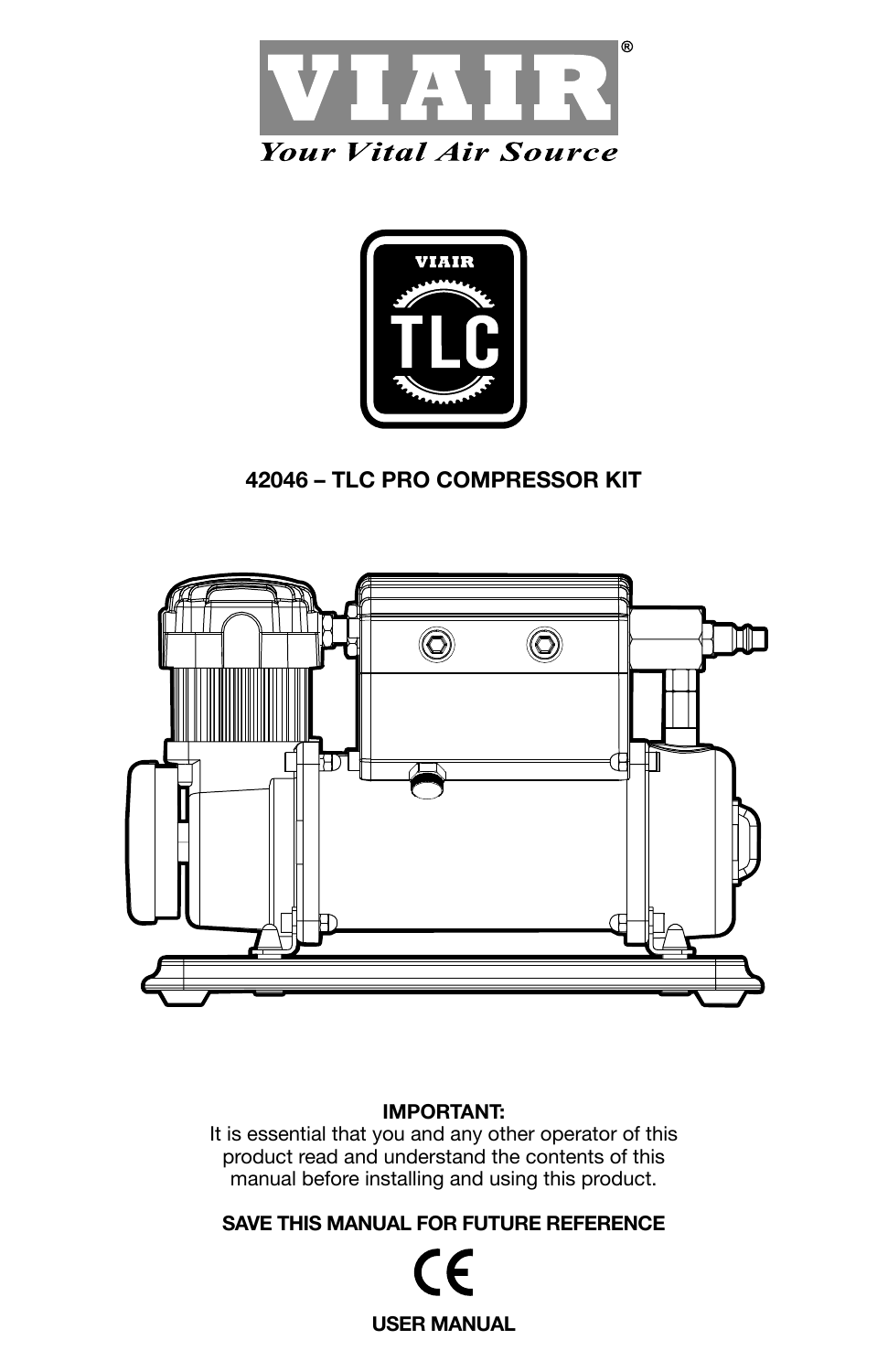## **IMPORTANT SAFETY INSTRUCTIONS**

#### **CAUTION - To reduce risk of electrical shock:**

- Do not disassemble or attempt to repair or modify unit while it is still connected to the vehicle.
- Do not use this product in an area where it can fall or be pulled into water or other liquids.
- Do not reach for this product if it has fallen into liquid.
- Use this compressor with 12-Volt DC systems only.
- This product should never be left unattended during use.

#### **WARNING - To prevent injury:**

- Close supervision is necessary when this compressor is being used near children. Never allow a child to operate this compressor.
- This compressor will become very HOT during and immediately after use. Do not touch any parts with bare hands, other than the ON/OFF switch during and immediately after use.
- Do not use this product near flames or explosive materials or where aerosol products are being used.
- Do not operate this product where oxygen is being administered.
- Do not pump anything other than atmospheric air.
- Never use this product while sleepy or drowsy.
- Do not use any tools or attachments without first determining maximum air pressure for that tool or attachment.
- Never point any air nozzle or air sprayer toward another person or any part of the body.
- This air compressor is equipped with an Automatic Reset Thermal Protector, and can automatically restart after the thermal protector resets. Always cut off power source when thermal protector becomes activated.
- Use only in well ventilated areas.
- After use, always release excess pressure from the coil hose and tank. Turn off the unit and with the inflator still connected to the hose, pull the trigger to release excess pressure.

## **TLC PRO COMPRESSOR KIT COMPONENTS LIST:**

Please familiarize yourself with the components list in this manual before you begin to use your compressor.

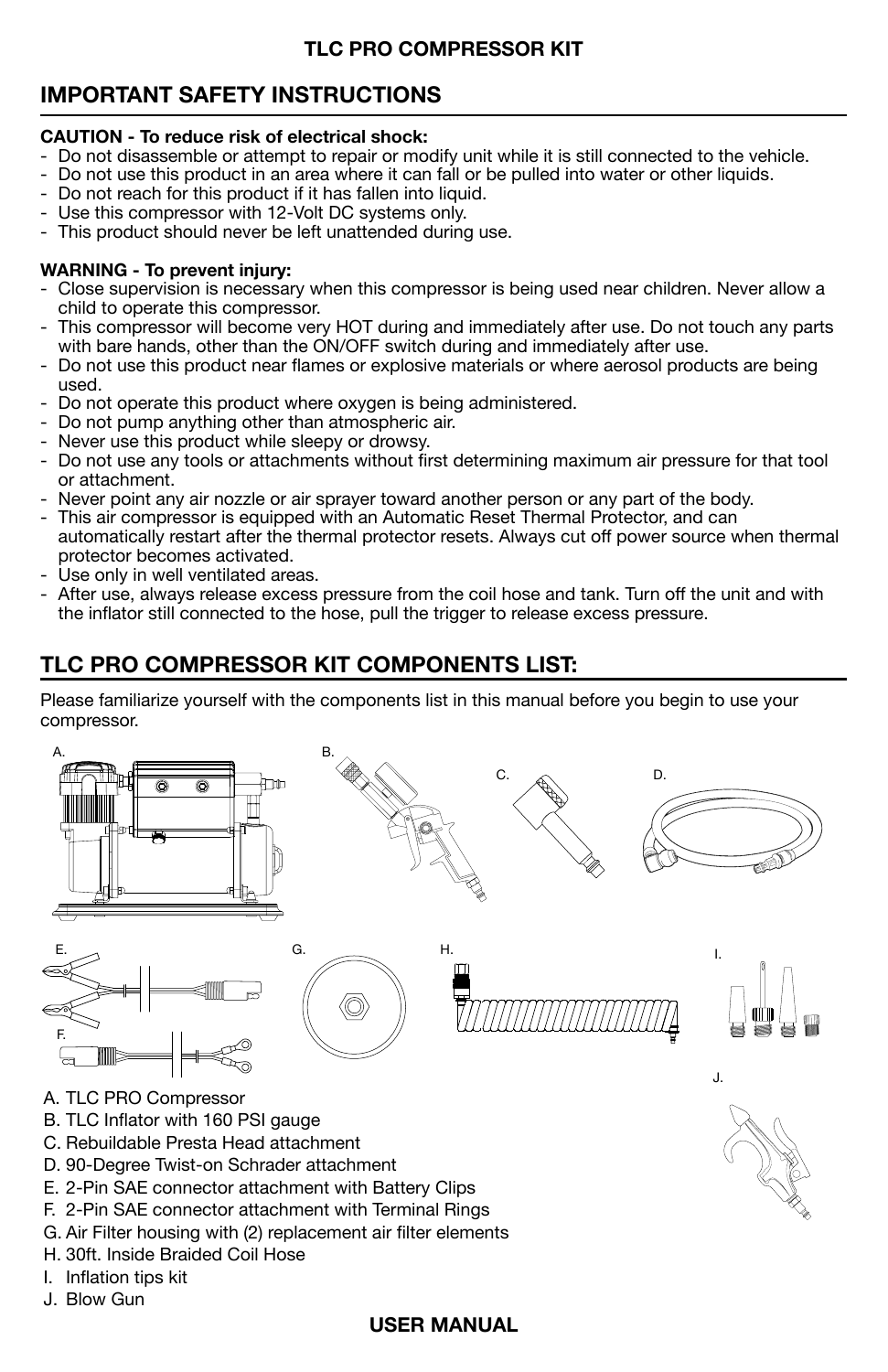## **OPERATING INSTRUCTIONS**

Your TLC PRO is powered via the Battery Clips or Terminal Rings, and can be used as a portable or hardmounted to your vehicle using the respective attachments. To avoid draining your battery and assure the compressor is getting the proper amperage, make sure your vehicle's engine is running during operation, especially if using for a prolonged period of time. Do not connect the Red Clip or Red Terminal Ring to any power source other than the Positive (+) Terminal of your vehicle's battery.

#### **1 - CONNECTING TO THE BATTERY USING THE 2-PIN SAE BATTERY CLIPS**

The Battery Clips offer a flexible way of powering your compressor from any vehicle by simply clipping them onto the battery terminals.

- a. Make sure the compressor switch is in the OFF (O) position.
- b. Make sure the vehicle's engine and ignition are off.
- c. Connect the Red Clip to the Positive (+) terminal of your battery.

d. Connect the Black Clip to the Negative (-) terminal of your battery, or other ground source. e. Start the engine.

#### **2 - CONNECTING TO THE BATTERY USING THE 2-PIN SAE TERMINAL RINGS**

The Terminal Rings allow you to mount the compressor permanently to a vehicle and also provide a more practical way of using it as a portable.

- a. Make sure the vehicle's engine and ignition are off.
- b. Install the Red Terminal Ring on the Positive (+) terminal post of your battery, this can be done by removing the nut that holds the clamp in place, installing the terminal ring, and re-tightening the nut. Refer to your vehicle's owner's manual for help if needed.
- c. Install the Black Terminal Ring on the Negative (-) terminal post of your battery or other ground source.
- d. Connect compressor power cord to the 2-Pin SAE terminal.
- e. Start the engine.

#### **3 - USING THE COMPRESSOR**

Now that your vehicle is running, you're ready to operate your TLC PRO. Make sure the air filter is installed as this is a vital component to the longevity of your compressor.

- a. Connect the Coil Hose to the Quick Connect Stud on your TLC PRO.
- b. Connect the TLC Inflator or Blow Gun to the other end of the Coil Hose.
- c. Turn on your TLC PRO by flipping the switch to the ON (I) position.
- d. The compressor will run for a few moments and automatically shut off when the reservoir has been filled to max pressure.
- e. You're now ready to perform your pneumatic tasks!

## **HARD-MOUNT INSTALLATION INSTRUCTIONS**

- a. Refer to section 2 of Operating Instructions and connect the battery Terminal Rings to your vehicle's battery.
- b. Select a FLAT, UPRIGHT, AND SECURE location where the compressor can be mounted.
- c. Route the compressor's power cord to the terminal rings and connect using the SAE plug.
- d. If it's necessary to mount the compressor in a place beyond the power cord's reach to the Terminal Ring attachment, refer to the amp draw chart on the last page of this manual and use appropriate gauge wire to extend your battery Terminal Ring attachments. When in doubt, always use the next larger wire size.

#### **IMPORTANT NOTES:**

- a. If mounting in the engine compartment, open your hood to allow maximum cooling of the compressor unit during prolonged use. The cooler the ambient temperature, the less chance the compressor will overheat.
- b. This compressor is moisture & dust resistant, but NOT DIRT OR WATERPROOF. Do not mount compressor in locations where the unit is likely to come in contact with the elements.
- c. If it's necessary to mount the compressor in a place beyond the power cord's reach to the Terminal Ring attachment, refer to the amp draw chart on the last page of this manual and use appropriate gauge wire to extend your battery Terminal Ring attachments. When in doubt, always use the next larger wire size.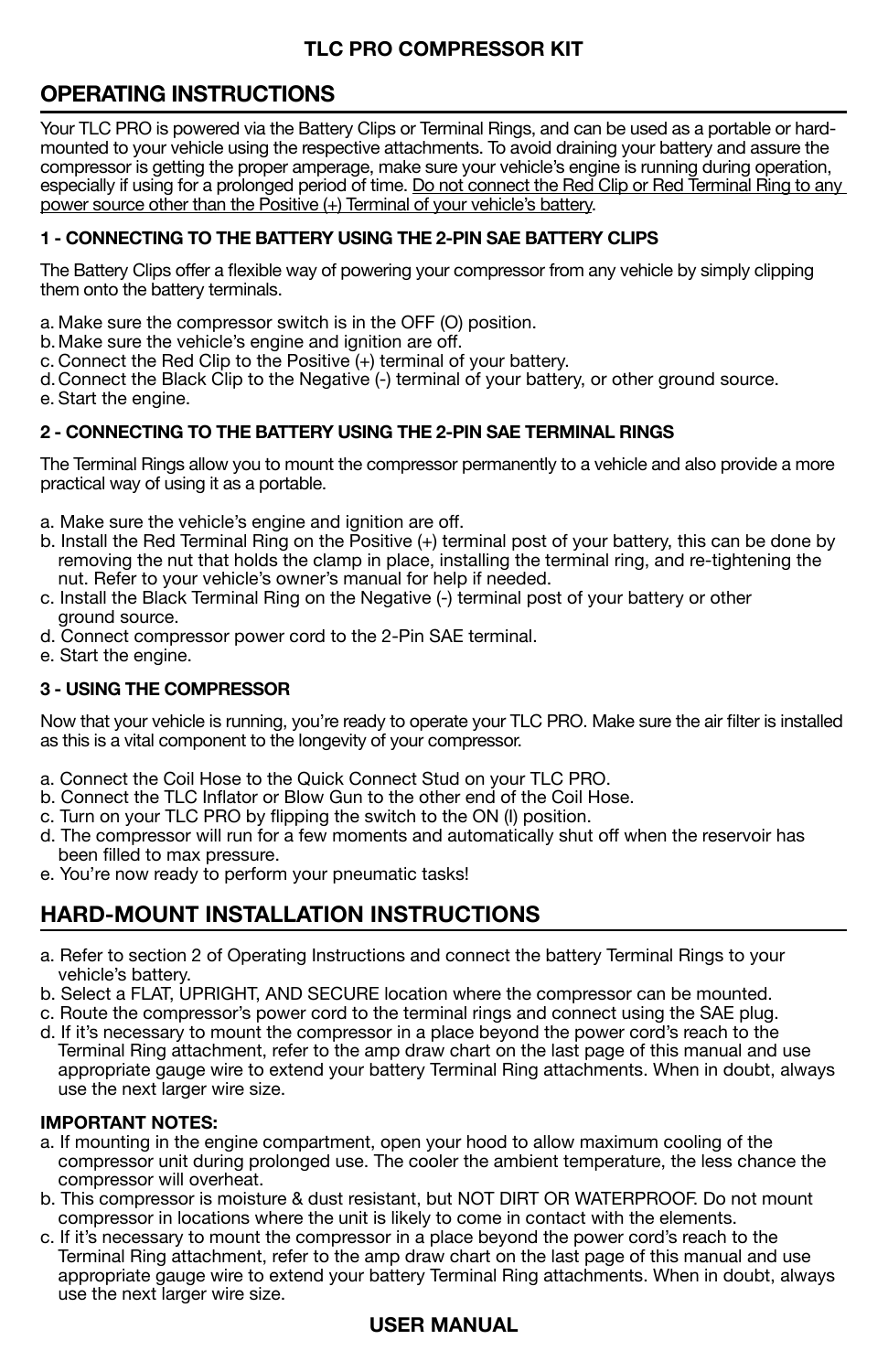

\*Tolerance: ± 3%

## **USING THE TLC TIRE INFLATOR**

#### **1. Connecting the TLC inflator:**

Select an inflation attachment and connect it to the TLC Inflator Quick-Connect Coupler. Then, connect the Inflator to an air hose by inserting the Quick-Connect Stud into the air hose coupler.

#### **2. Inflating/Deflating Tires:**

To inflate, squeeze the Inflation Trigger by pressing it towards the handle of the inflator, this will allow air to flow into the tire. To deflate, press the Bleeder Valve located on the side of the body, this will release air from the tire.

#### **3. Checking Tire Pressure:**

To check tire pressure after inflation/deflation, simply release the Inflation Trigger or the Bleeder Valve. This will allow the needle in the gauge to settle and show the accurate pressure reading. You can also check tire pressure by simply connecting the TLC Inflator to a tire valve stem.

#### **4. Storage:**

Always store the TLC Inflator in the carry bag provided to protect it from impact or damage.

#### **WARNING:**

- Never operate at any pressure exceeding the max reading on the gauge.
- Use caution when attaching or removing air chuck from valve stems.
- Always ensure that tire valve stems are tight before inflating.
- Never inflate any tire or other inflatable past its rated pressure to avoid explosion, possible injury or death.

**WARNING:** Not intended for use with regular portable compressors (units meant to be operated with an open-ended air chuck). The TLC Inflator is equipped with a close-ended quick coupler (will hold pressure back).

## **REBUILDABLE PRESTA HEAD**

Over time, tubeless sealant can clog the internals of the Inflator and make it hard to setup your tires. That's why we designed the Presta Head attachment to be easily rebuildable, so you can clean it periodically and maintain maximum performance. Refer to the diagram below for assembly instructions.

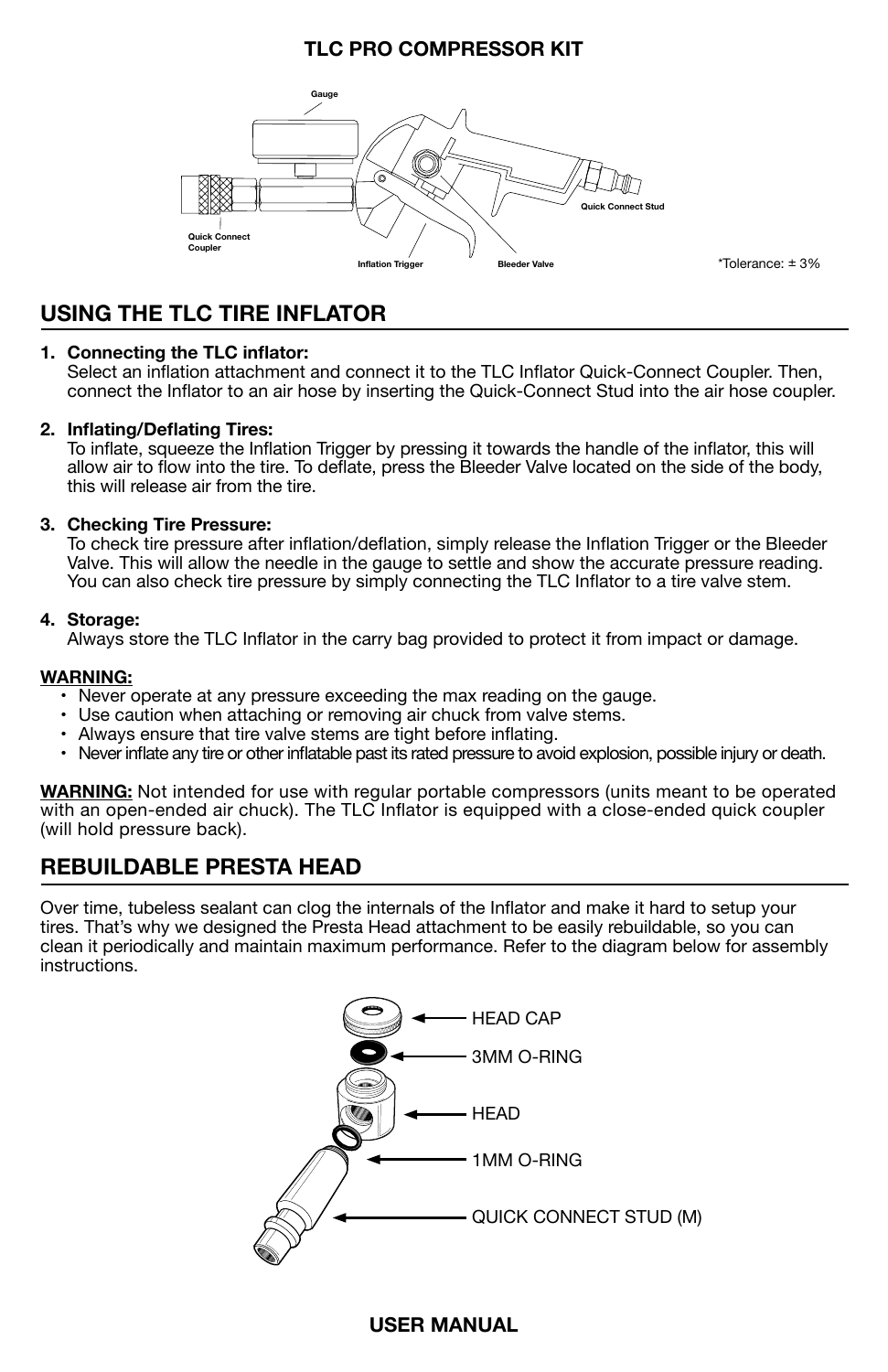## **COMPRESSOR MAINTENANCE & REPAIRS**

- a. Periodically drain the tank using the drain valve.
- b. Replace air filter element periodically. Replacement frequency depends on operating frequency and operating environment. For frequent use in dusty environment, we recommend that you replace air filter element at least once a month.
- c. Regularly clean dust and dirt from compressor cooling fins and/or motor housing.
- d.Your air compressor is equipped with a permanently lubricated, maintenance-free motor. Never try to lubricate the compressor.
- e. All repairs should be performed by Manufacturer or Manufacturer's Authorized Service Agencies only.
- f. For complete information regarding VIAIR Warranty, please visit: *www.viaircorp.com/warranty*

## **SPECIFICATIONS**

42046 – TLC PRO COMPRESSOR KIT: (CE Certified)

| Motor Voltage:                     | 12-Volts                  |
|------------------------------------|---------------------------|
| Max. Current Consumption:          | 30-Amps                   |
| Recommended Fuse:                  | 40-Amps                   |
| Motor Type:                        | <b>Permanent Magnetic</b> |
| Max. Working Pressure:             | 150 PSI*                  |
| Max. Duty Cycle (@72°F & 100 PSI): | 33%                       |
| Minutes On/Off (@72°F & 100 PSI):  | 20 On / 40 Off            |
| Max. Ambient Temperature:          | $158^\circ F$             |
| Min. Ambient Temperature:          | $-40^\circ F$             |
| Auto, Reset Thermal Protection:    | Yes                       |
|                                    |                           |

**\*** Do not exceed compressor's max working pressure to prevent damage to the compressor.

| <b>PSI</b> | <b>CFM</b> | A  | <b>BAR</b> | <b>LPM</b> | A  |
|------------|------------|----|------------|------------|----|
| 0          | 2.62       | 16 | $\pmb{0}$  | 74         | 16 |
| $10$       | 2.39       | 18 | $1.0$      | 65         | 20 |
| 20         | 2.21       | 20 | $2.0\,$    | 60         | 23 |
| 30         | 2.11       | 22 | 3.0        | 56         | 25 |
| 40         | 2.01       | 24 | $4.0$      | 53         | 27 |
| 50         | 1.93       | 25 | 5.0        | 49         | 28 |
| 60         | 1.84       | 26 | 6.0        | 46         | 28 |
| 70         | 1.73       | 27 | $7.0$      | 42         | 28 |
| 80         | 1.65       | 27 | 8.0        | 38         | 28 |
| 90         | 1.52       | 27 | 9.0        | 35         | 27 |
| 100        | 1.45       | 27 | 10.0       | 31         | 27 |
| 110        | 1.35       | 27 |            |            |    |
| 120        | 1.26       | 27 |            |            |    |
| 130        | 1.19       | 27 |            |            |    |
| 140        | 1.08       | 27 |            |            |    |
| 150        | 1.01       | 26 |            |            |    |

## **PERFORMANCE DATA**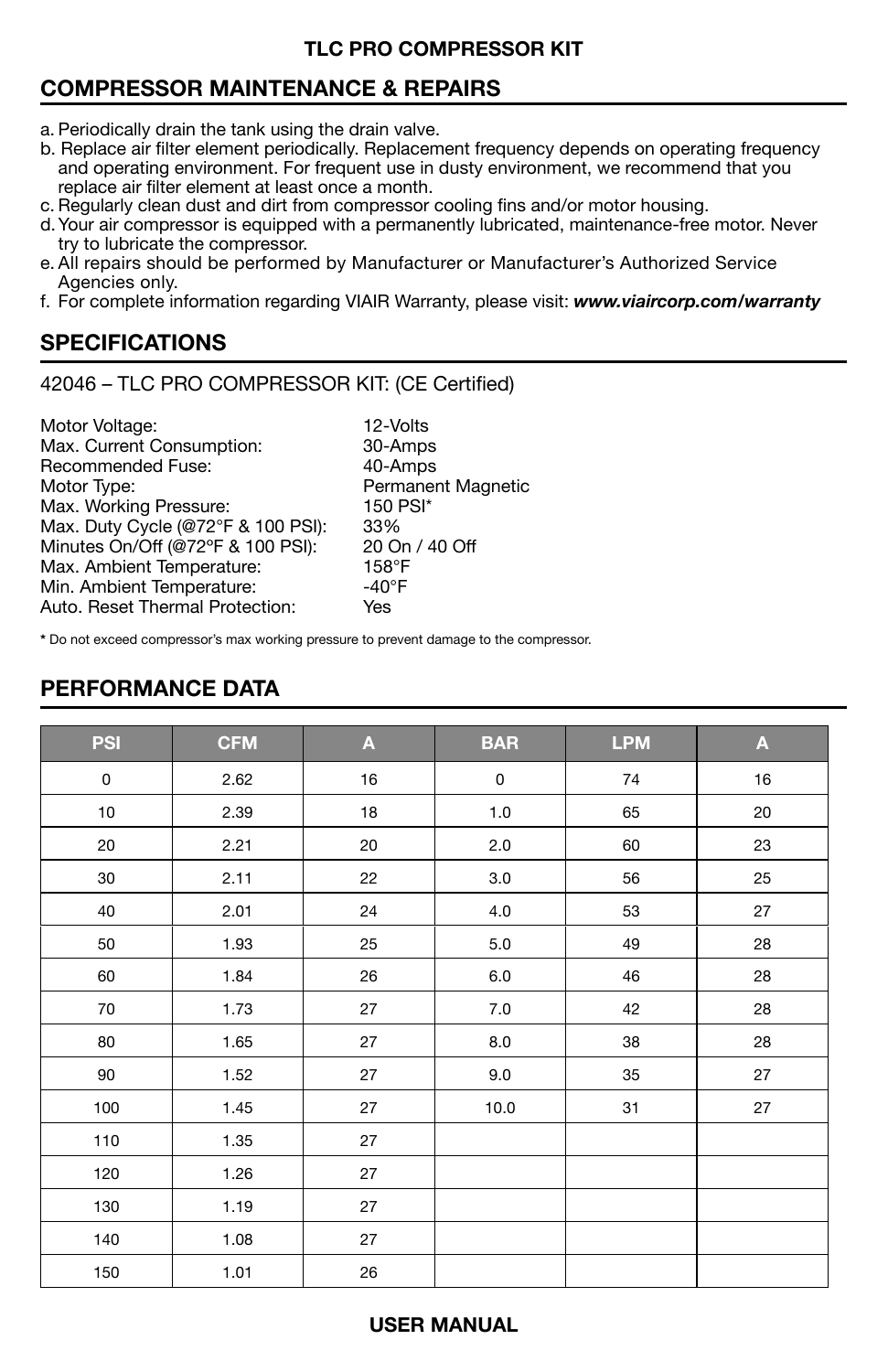## **TROUBLESHOOTING GUIDE:**

| PROBLEM:                                                                         | <b>POSSIBLE CAUSE(S)</b>                                                                                                     | <b>CORRECTIVE ACTION</b>                                                                                                                                                                                                                                                                                             |  |  |
|----------------------------------------------------------------------------------|------------------------------------------------------------------------------------------------------------------------------|----------------------------------------------------------------------------------------------------------------------------------------------------------------------------------------------------------------------------------------------------------------------------------------------------------------------|--|--|
| Tank pressure drops when<br>compressor(s) shut off                               | 1. Loose drain cock<br>2. Loose connections                                                                                  | 1. Tighten drain cock<br>2. Check all connections with<br>soap and water solution<br>and tighten                                                                                                                                                                                                                     |  |  |
| Compressor runs<br>continuously and air flow<br>lower than normal                | 1. Excessive air usage<br>2. Loose connections<br>3. Worn piston ring or inlet<br>valve.<br>4. Clogged air filter element    | 1. Decrease air usage<br>2. Check all connections with<br>soap and water solution<br>and tighten.<br>3. Replace compressor<br>4. Replace air filter element                                                                                                                                                          |  |  |
| Compressor runs<br>continuously causing<br>safety valve (if equipped)<br>to open | 1. Defective pressure switch<br>2. Defective safety valve                                                                    | 1. Replace pressure switch<br>2. Replace safety valve                                                                                                                                                                                                                                                                |  |  |
| Excessive moisture in<br>discharge                                               | 1. Excessive water in air tank<br>2. High humidity                                                                           | 1. Drain tank, tilt tank to drain.<br>Drain tank more frequently<br>2. Move compressor to area<br>with less humidity, or use air<br>line filter.                                                                                                                                                                     |  |  |
| Compressor will not run                                                          | 1. No power, or power switch<br>in OFF position<br>2. Blown fuse<br>3. Motor overheats<br>4. Pressure switch failure         | 1. Make sure compressor<br>switch is ON<br>2. Disconnect compressor(s)<br>from power source, replace<br>fuse. (Refer to Specifications<br>section for correct<br>amperage rating)<br>3. Let compressors cool off for<br>about 30 minutes to allow<br>thermal overload switch to reset.<br>4. Replace pressure switch |  |  |
| Thermaloverload protector<br>cuts out repeatedly                                 | 1. Lack of proper ventilation or<br>ambient temperature is too high<br>2. Compressor valves failed                           | 1. Move compressor to well<br>ventilated area, or area with<br>lower ambient temperature<br>2. Repair or replace compressor                                                                                                                                                                                          |  |  |
| Excessive<br>knocking or rattling                                                | 1. Loose or damaged<br>mounting feet<br>2. Worn bearing on eccentric or<br>motor shaft<br>3. Cylinder or piston ring is worn | 1. Replace mounting feet<br>2. Replace bearing or<br>piston assembly<br>3. Replace piston or compressor                                                                                                                                                                                                              |  |  |

#### **CAUTION: NEVER DISASSEMBLE COMPRESSOR WHILE COMPRESSOR IS PRESSURIZED.**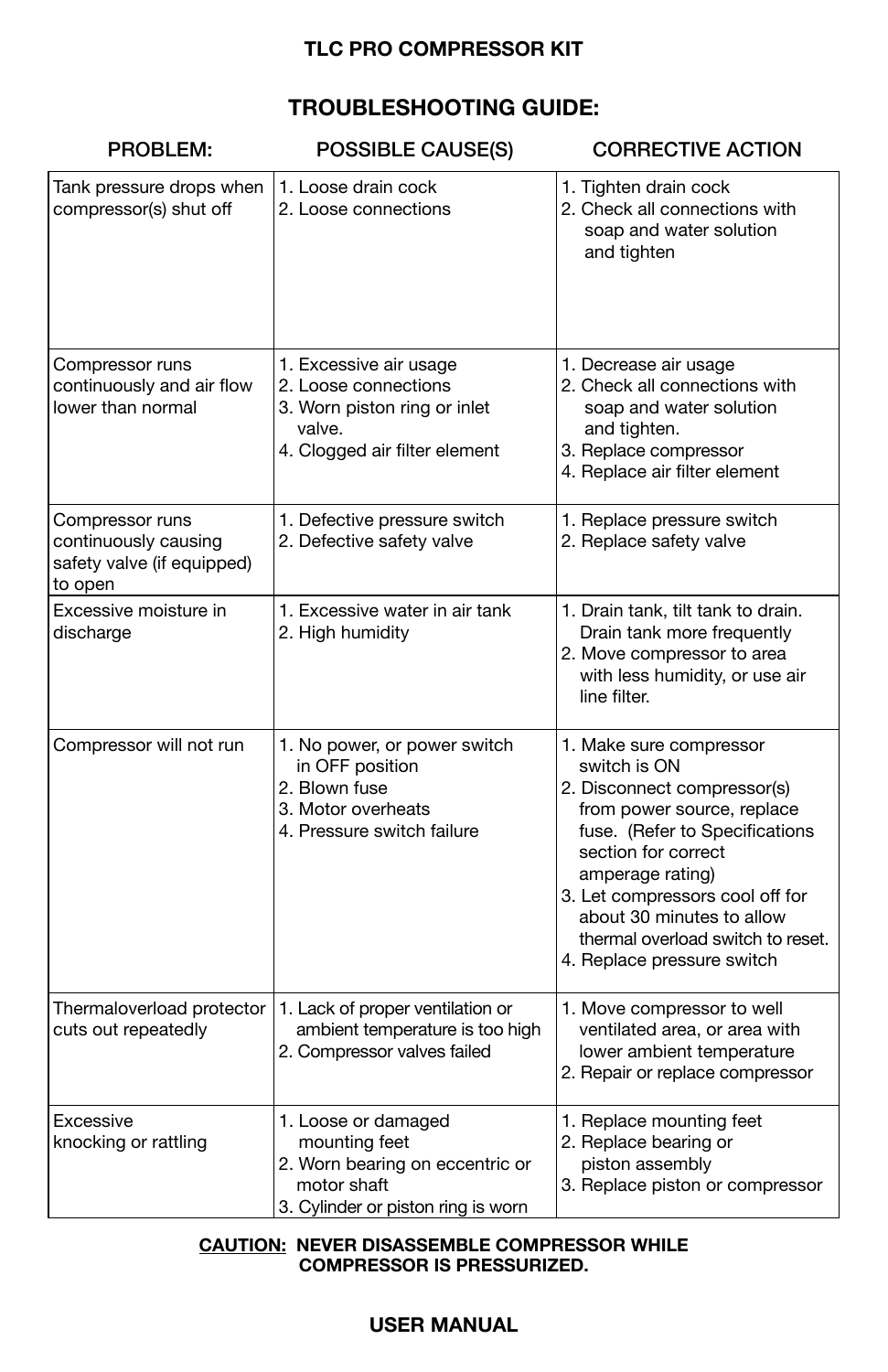## **ABOUT COMPRESSOR DUTY CYCLE:**

Duty cycle refers to the amount of time a compressor can be operated in a given time period at 100 PSI, and a standard ambient temperature of 72° F. It is commonly expressed in percentage format: Compressor on time  $\div$  (on time  $\div$  off time) = Duty Cycle %.

# **ONE-HOUR DUTY CYCLE MINUTES ON /**

- (100 PSI @ 72°F)<br>9%
- 9% 5 Min. On / 55 Min. Off 10% 6 Min. On / 54 Min. Off 15% 9 Min. On / 51 Min. Off 20% 20% 12 Min. On / 48 Min. Off<br>25% 15 Min. On / 45 Min. Off 25% 15 Min. On / 45 Min. Off 30% 18 Min. On / 42 Min. Off 33% 20 Min. On / 40 Min. Off 50% 30 Min. On / 30 Min. Off 100% 30 Min. Off 100% 1 Hour Run Time

**NOTE:** All compressors, regardless of rated duty cycle, require sufficient rest time in between cycles to allow for partial or complete heat dissipation. Heat dissipation rates may vary depending on ambient temperatures and operating conditions.

#### **ABOUT RATED WORKING PRESSURE:**

To ensure trouble free service life of your compressor, always operate compressor within rated working pressure of the compressor. Never use a pressure switch with a higher cut-off pressure than compressor's rated working pressure.

| Amp Draw | Length of wire from battery to<br>compressor (in feet) |    |    |    |
|----------|--------------------------------------------------------|----|----|----|
|          | 5                                                      | 10 | 15 | 20 |
| 5        | 16                                                     | 16 | 16 | 14 |
| 10       | 16                                                     | 14 | 12 | 10 |
| 15       | 16                                                     | 12 | 10 | 10 |
| 20       | 14                                                     | 10 | 10 | 8  |
| 25       | 14                                                     | 10 | 8  | 6  |
| 30       | 12                                                     | 10 | 8  | 6  |
| 40       | 12                                                     | 8  | 6  | 6  |
| 50       | 10                                                     | 6  | 6  | 4  |
| 60       | 10                                                     | 6  | 4  |    |

#### **WIRE GAUGE GUIDE 12-VOLT:**